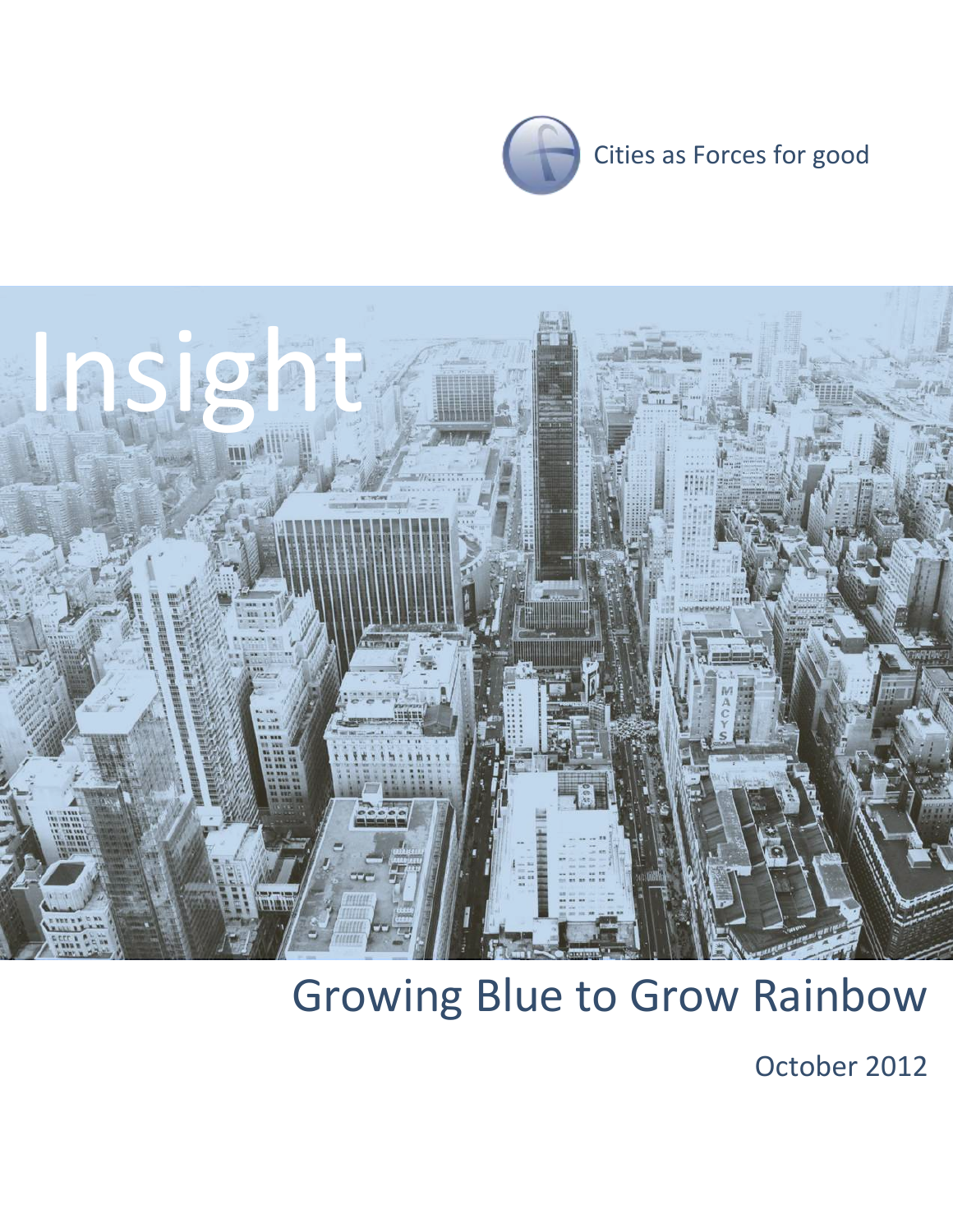

**Copyright** Cities as Forces for Good Network (CFG) October 2012 www.cfgnet.org

#### **Author**

**M Bruce Beck -** Professor and Eminent Scholar at the University of Georgia, Director and Founder of the International Network on Cities as Forces for Good (CFG) in the Environment, and Chair, Management Board, Sustainability Group, International Water Association (IWA).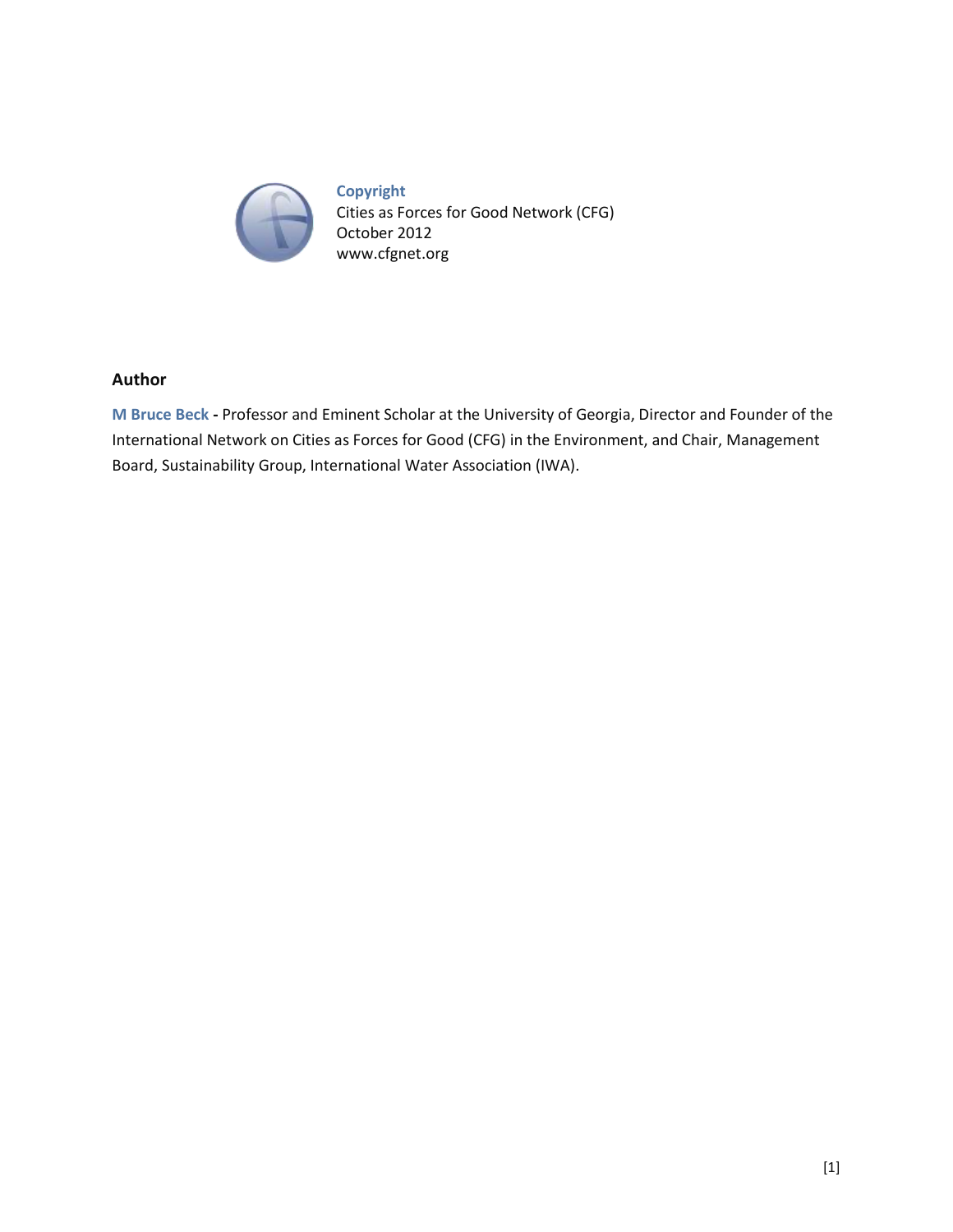# **GROWING BLUE TO GROW RAINBOW**

"[Blue Is The New Green](http://growingblue.com/2012/07/05/blue-is-the-new-green-2/)" argues Laurent Auguste in his blog of 5 July, 2012. Can we go yet further, Growing Blue as the fastest and most effective path to Growing Rainbow?

#### FOCUS ON BLUE — FROM THE PERSPECTIVE OF THE WORLD ECONOMIC FORUM

For more than two decades there has been a concerted effort to propel water to the forefront of the global political agenda. If water is the central thread of life, argues a recent book from the World Economic Forum (WEF), then security in Man's access to water is likewise security in Man's access to food and energy, not least under the prospect of climate change. Thus derives the title of the book: "*[Water Security: the Water-Food-Energy-Climate Security Nexus](http://www.weforum.org/reports/water-security-water-energy-food-climate-nexus)*". The essential thrusts of its argument are twofold. First, water is *primus inter pares* amongst the flows of materials and energy in the complex webs of the Man-Environment relationship. Second, the book is the culmination of an integrated response to the question: How does this life-sustaining thread of water pass through agriculture, industry, energy, trade, and climate, thus to reach the personal and local spaces of each and every one of us — in terms of water to drink and water for food, energy, lifestyle, and so on?

The nub of the water security challenge is this: in 2030 a 40% gap between the global demand and supply of water is forecast. This is according to work carried out by the [Water Resources Group](http://www.2030waterresourcesgroup.com/) of McKinsey and Company on behalf of WEF's [Water Initiative.](http://www.weforum.org/issues/water) Increases in water supply under a businessas-usual (BaU) scenario, i.e., one that merely extrapolates past trends, will be very modest. So too will be BaU increases in the efficiency (or productivity) of water use as it flows through the system of agriculture, industry, and trade, hence to reach people. The threatening insecurity of a sizeable gap is forecast to remain.

#### SCREW BUSINESS AS USUAL

The Forum's book devotes one of its two closing chapters to what it calls "New Economic Frameworks for Decision-Making" (Chapter 10), which frameworks are intended to address the key question of what technical options for supply and water productivity exist to close the "water gap"? Significantly, in commenting on a case study in responding to this question (for India), the book observes: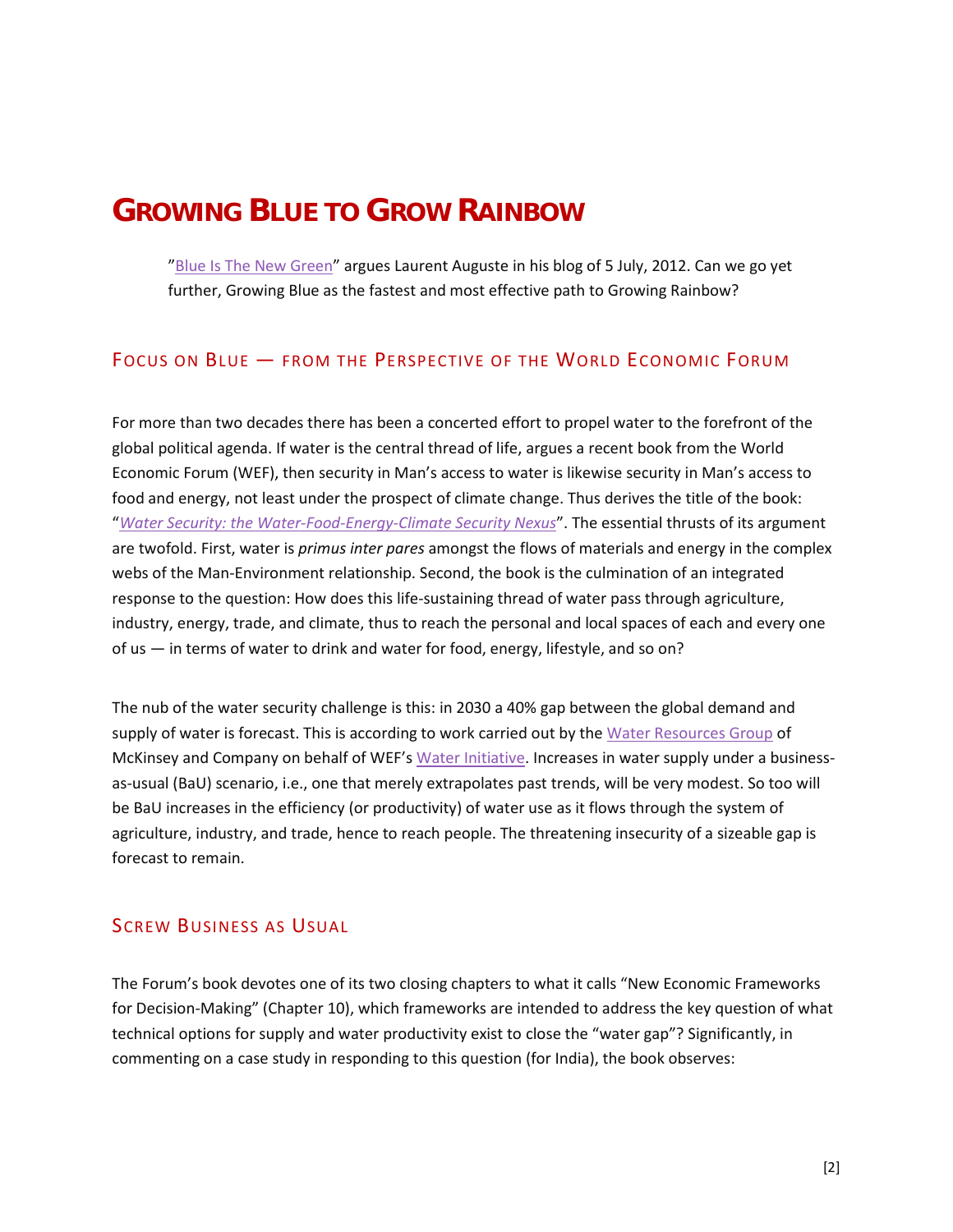This [technical] analysis does not take into account implementation and institutional barriers, or the impact on labor markets, GDP, or other economic metrics.

Given that the global "water crisis" has long and widely been perceived as a crisis of governance, it is unsurprising that Chapter 10 should be followed by a final Chapter 11, entitled "Innovative Partnerships". These are to be of the form of Public-Private-Community Partnerships (PPCPs). And they are strongly redolent of those advocated by Sir Richard Branson in his recently published book *[Screw](http://cfgnet.org/archives/945)  [Business as Usual](http://cfgnet.org/archives/945)*.

### SOMEWHERE … OVER THE RAINBOW

We all try to grab the headlines. Non-water specialists do their bit for their focal interests. For some, the 21st Century will be a "[Nitrogen Economy](http://www.nature.com/ngeo/journal/v1/n10/abs/ngeo325.html)". What would that be? GrowingYellow? For others it will be the Century in which "[Peak Phosphorus](http://www.nature.com/nature/journal/v478/n7367/full/478029a.html)" will render "Peak Oil" a mere bump in the global economic super-highway. GrowingRed, perhaps? And this is without even thinking of a suitable color for growing towards our low-carbon futures.

Cities are the engines of the global economy. They are nodes of concentrated, intensively manipulated, and deeply intertwined global flows of resources — red, yellow, green, blue — all required to sustain the social, economic and industrial metabolism of the city. Flows of water *and* energy *and* carbon (C), nitrogen (N), *and* phosphorus (P) are all vital. GrowingRainbow, then.

## FROM GROWINGBLUE TO GROWINGRAINBOW

Too dominant a hue of blue may risk blinding us to an adequate and commensurate perception of the other colors of Man's appropriation of global resource-energy flows. Blue, blue, everywhere, including even the recovery of but water from the wastewater on the downside of the city's metabolism.

C, N, and P are also co-mobilized with the (largely virtual) water incorporated into the food we eat. What is their fate thereafter? For it is not sequestration in the standing stock of all we people on Earth. Nor should it be in the fate of these resources to become just the "waste" in wastewater and dogged forever thereafter as the great drain on the public purse of more and more comprehensive water pollution control.

We can conceive of technologies (innovations) that use less water in the city, hence consume less energy; recover for profit the N and P of (local) human metabolism, hence reduce the costly C and